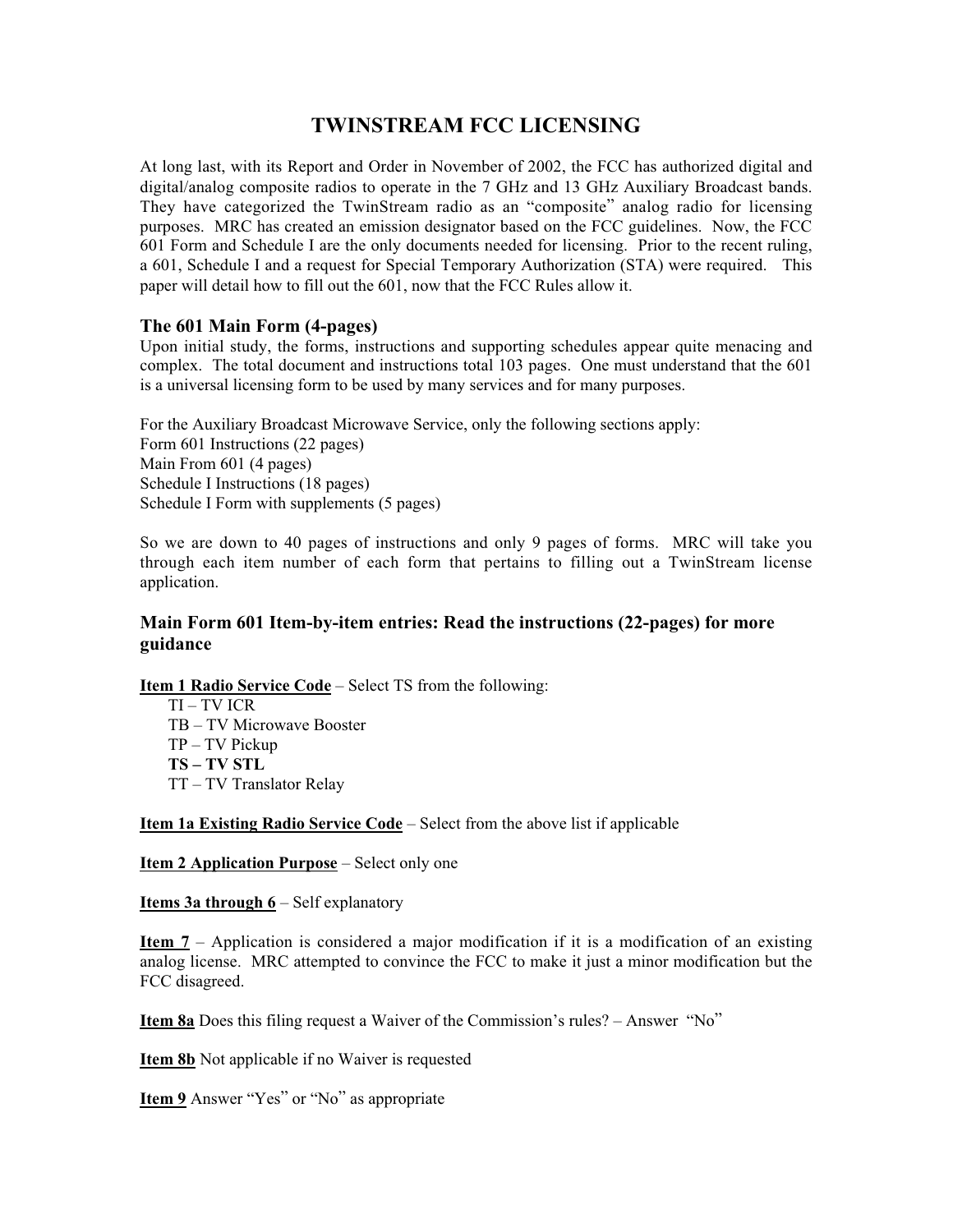**Item-by-item entries (continued):**

**Items 10 through 34** – Routine Applicant Information

**Item 35 Regulatory Status** – Check Broadcast Service box

**Item 36 Type of Radio Service** – Check Broadcast Service and any others that apply

**Item 37 Interconnected Service** – Answer "Yes" or "No" as appropriate

**Items 38 through 52** – Answer or sign as appropriate

**FCC 601 Schedule I Item-by-item entries: Read the instructions (18-pages) for more guidance**

\_\_\_\_\_\_\_\_\_\_\_\_\_\_\_\_\_\_\_\_\_\_\_\_\_\_\_\_\_\_\_\_\_\_\_\_\_\_\_\_\_\_\_\_\_\_\_\_\_\_\_\_\_\_\_\_\_\_\_\_\_\_\_\_\_\_\_\_\_\_\_\_\_\_\_\_\_\_

#### **Administrative Information:**

**Item 1** – Answer appropriately "Yes" or "No"

**Items 2a and 2b** – Answer if applicable

**Item 3 Type of Operation** – Check "Permanent Fixed Point to Point"

**Item 4 Station Class** – Select "FXO" from the following: **Fixed – FXO** Temporary Fixed – FX5 Mobile – MO Mobile & Temporary Fixed – MO5

**Item 5** – Not Applicable

**Item 6** – Answer "Yes" or "No" as appropriate

**Item 7 Frequency Coordination** – For new station applications, formal PCN is now required through a professional coordination service such as Comsearch, Spectrum Planning, Consolidated Spectrum Services, etc. However, if this is an update of an existing analog license and your area has a volunteer SBE authorized coordinator, contact the coordinator before filing to see if he or she is aware of any similar applications being granted without needing a formal PCN.

**Items 8 through 11** – Self-coordination is no longer allowed unless the situation discussed under Item 7 applies. Fill in using the information supplied from your frequency coordination service.

**Items 12 and 13** – Fill in if appropriate

**Items 14 through 16** Technical Point of Contact – Indicate "A" (add) or "M" (modify) as appropriate and fill in the location and telephone number information.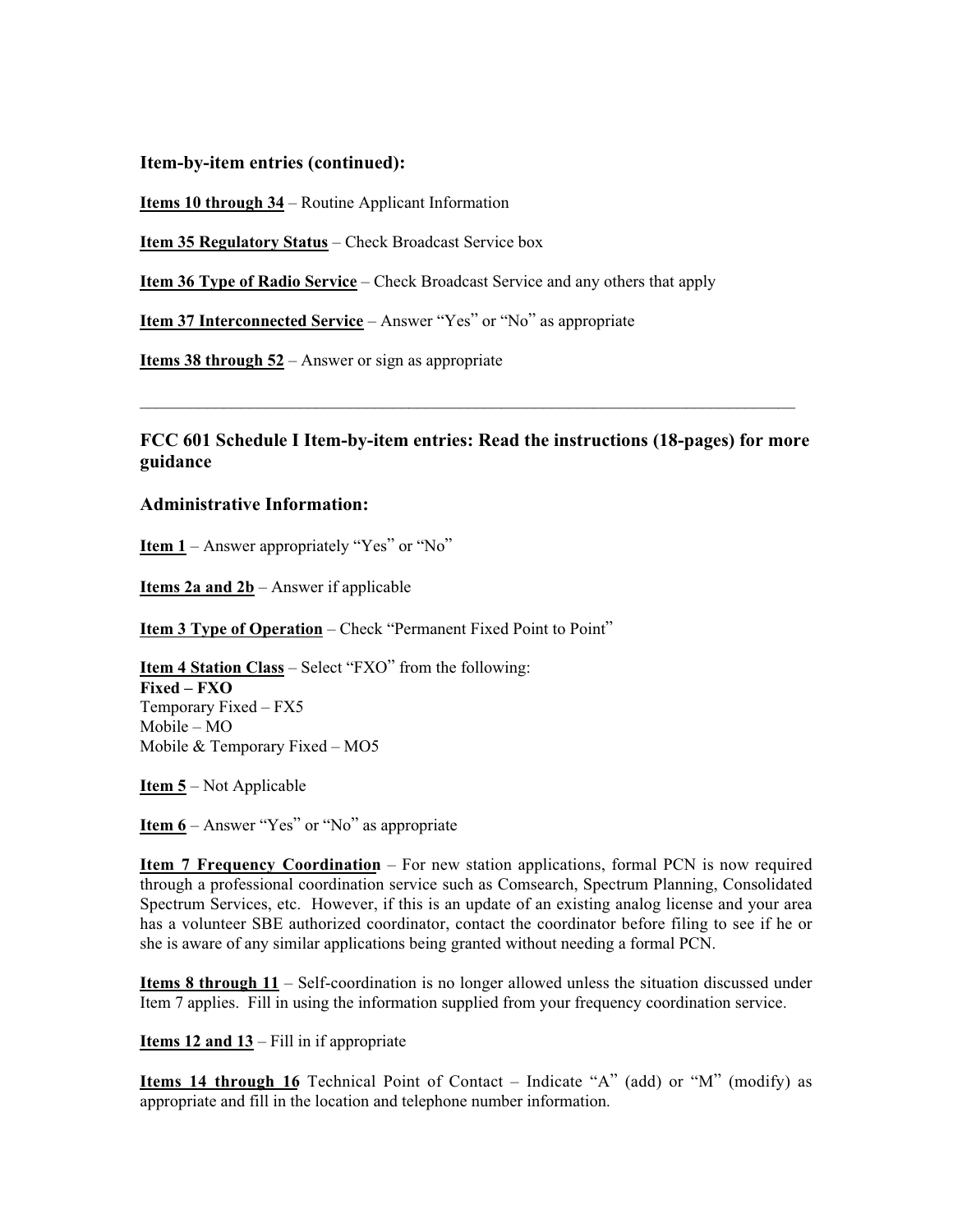## **Item-by-item entries (continued):**

# **FCC 601 Schedule I Supplement 1 – Location Data**

The FCC ruling has not changed this section.

# **FCC 601 Schedule I Supplement 2 – Path Data**

The FCC ruling has not changed this section.

## **FCC 601 Schedule I Supplement 3 – Passive Repeater Data**

The FCC ruling has not changed this section.

# **FCC 601 Schedule I Supplement 4 – Frequency Data**

This page contains the crux of the changes brought about by the FCC rulemaking. By its own definition, the FCC has classified the TwinStream radio as a composite analog radio. This is because 50% or more of the occupied bandwidth contains the analog signal. It is also the primary contributor of power by a significant margin.

#### **Item 1 Transmit Location Name** – Fill in as before

**Item 2 Path Number** – Fill in as before. Use additional sheets when applying for multiple paths.

**Item 3 Frequency Information** – Fill in as follows for each transmitter on each path: Action – A/M/D (Add, Modify, Delete)

**Item 4 Lower or Center Frequency (MHz)** – For 7 GHz and 13 GHz BAS applications, use the Center Frequency. For example, 7 GHz channel 3 (B3) has, as its band edges, 6925 and 6950 MHz. Although it can be defined by its band edges, the FCC prefers to use its Center Frequency, which is 6937.5 MHz. This should be entered in the Item 4 box. To avoid confusion, it is recommended that the words "Lower or" be crossed out.

**Item 5 Upper Frequency (MHz)** – Put in "NA" (not applicable).

**Item 6 Tolerance (%)** – Fill in +/- 0.0005

**Item 7 EIRP (dBm)** – This is the effective isotropic radiated power (rounded to one decimal place) radiated off the transmitting antenna and expressed in dBm (dB above 1 milliwatt). Refer to the TwinStream Data Sheet for the power output of the analog carrier. For example, a standard power 7 GHz TwinStream transmitter has a +33 dBm (2-watt) analog output. If filing for a high power transmitter, the number is  $+37$  dBm (5-watts). Do the entire math in dBms and dBs. Starting with the transmitter output power, subtract all losses between it and the antenna. Here is an example:

Transmit power is 2 watts (+33 dBm). Channel Filter Loss is 1.5 dB. Multiplexing (or branching) loss is 0.9 dB. Waveguide loss for 100 feet of EW63 is 1.3 dB

At the antenna, the power level is 33-1.5-0.9-1.3 or +29.3 dBm. Now add the antenna gain. For a 6.4-7.1 GHz 8-foot antenna, its gain is 42.4 dB at mid-band. Lastly, subtract the radome loss if one is used. For a standard unheated radome, its loss at 7 GHz is 0.8 dB. So the net gain of the antenna is 41.6 dB (42.4-0.8). That number added to  $+29.3$  dBm gives a final EIRP of  $+70.9$ dBm. This could also be expressed in decibels above 1 watt. That number would be +40.9 dBw.